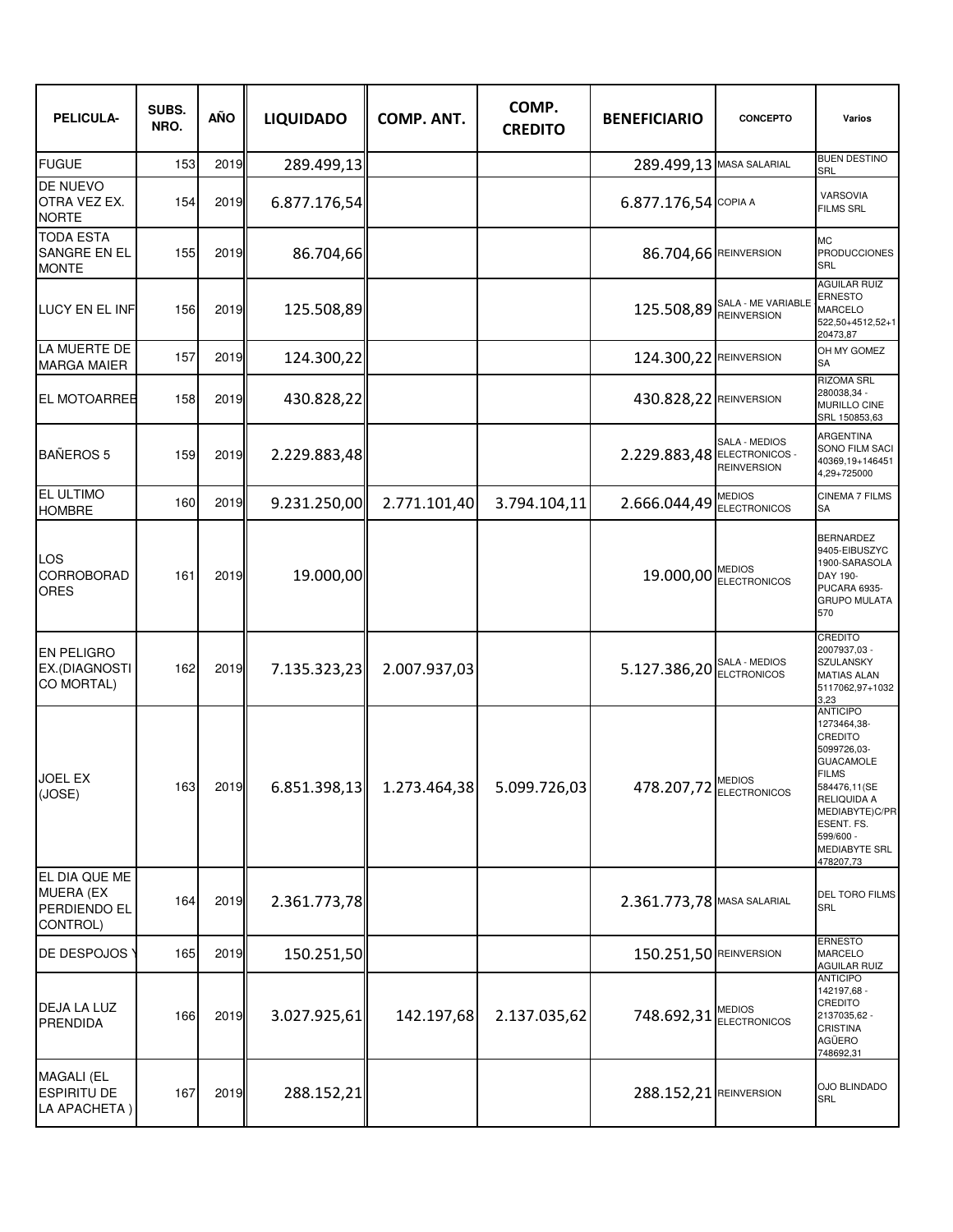| PELICULA-                                                                                                               | SUBS.<br>NRO. | <b>AÑO</b> | <b>LIQUIDADO</b> | <b>COMP. ANT.</b> | COMP.<br><b>CREDITO</b> | <b>BENEFICIARIO</b>          | <b>CONCEPTO</b>                                                                             | Varios                                                                                                                                                |
|-------------------------------------------------------------------------------------------------------------------------|---------------|------------|------------------|-------------------|-------------------------|------------------------------|---------------------------------------------------------------------------------------------|-------------------------------------------------------------------------------------------------------------------------------------------------------|
| <b>EXPANSIVAS</b>                                                                                                       | 168           | 2019       | 738.205,40       |                   |                         | 738.205,40 MASA SALARIAL     |                                                                                             | <b>CRUDO FILMS</b><br>SRL                                                                                                                             |
| <b>OTRA MADRE</b>                                                                                                       | 169           | 2019       | 226.211,50       |                   |                         | 226.211,50 REINVERSION       |                                                                                             | PUCARA CINE<br>SRL                                                                                                                                    |
| <b>RE LOCA</b>                                                                                                          | 170           | 2019       | 18.000.000,00    |                   |                         | 18.000.000,00 SALA           |                                                                                             | <b>AEROPLANO SA</b>                                                                                                                                   |
| <b>EL AMOR MENO</b>                                                                                                     | 171           | 2019       | 18.000.000,00    |                   |                         | 18.000.000,00 SALA           |                                                                                             | PATAGONIK FILM<br><b>GROUP SA-</b><br>12600000 -<br><b>KENYA FILMS</b><br>SRL 5400000                                                                 |
| <b>BRUNO</b><br><b>MOTONETA</b>                                                                                         | 172           | 2019       | 6.275.841,09     | 1.230.000,00      | 4.121.457,53            | 924.383,56 SALA - MEDIOS     |                                                                                             | <b>NESTOR</b><br><b>SANCHEZ</b><br><b>SOTELO</b><br>+522,50+348542,4<br>7+575318.59 -<br><b>ANTICIPO</b><br>1230000 -<br><b>CREDITO</b><br>4141457,53 |
| LA LECCION DE<br><b>ANATOMIA</b>                                                                                        | 173           | 2019       | 275.560,23       |                   |                         | 275.560,23 MASA SALARIAL     |                                                                                             | PAULA MAGNANI<br><b>LUCILA PRESA</b>                                                                                                                  |
| <b>QUIEN MATO A</b>                                                                                                     | 174           | 2019       | 408.119,07       |                   |                         | 408.119,07                   | ARTICULO 43                                                                                 | PULPO FILMS<br>SRL                                                                                                                                    |
| <b>LA OMISION</b>                                                                                                       | 175           | 2019       | 101.113,87       |                   |                         | 101.113,87 REINVERSION       |                                                                                             | TAREA FINA 30%                                                                                                                                        |
| <b>ARGENTINA</b><br><b>ANIMADA EX</b><br>(ANIMACION<br>AR)                                                              | 176           | 2019       | 10.864.910,04    | 3.466.952,94      |                         | 7.397.957,10 REDIOS          |                                                                                             | <b>ANTICIPO</b><br>3466952,94-<br><b>ARCO LIBRE SRL</b><br>7397957,10                                                                                 |
| <b>MI OBRA</b><br><b>MAESTRA</b>                                                                                        | 177           | 2019       | 4.625.000,00     |                   |                         | 4.625.000,00 NEUALIFIUMUL    | RECALIFICACION A                                                                            | <b>ARCO LIBRE</b><br>4250000+ REINV<br>375000                                                                                                         |
| <b>HISTORIA DE</b><br><b>DOS</b><br><b>GUERREROS</b>                                                                    | 178           | 2019       | 5.703.020,00     |                   |                         | 5.703.020,00 ANTICIPO RODAJE |                                                                                             | <b>CESAR</b><br><b>PRODUCCIONES</b><br>SRL                                                                                                            |
| <b>SELVA</b>                                                                                                            | 179           | 2019       | 4.120.454,00     |                   |                         | 4.120.454,00 ANTICIPO RODAJE |                                                                                             | COOP. DE TRB.<br>DE COMU. PROD.<br>DE LA TIERRA<br><b>LIMITADA</b>                                                                                    |
| <b>VIGILIA (EL</b><br><b>HIJO DE LA</b><br>GUERRA-58<br><b>ESLABONES)</b>                                               | 180           | 2019       | 30.843,06        |                   |                         | 30.843,06 REINVERSION        |                                                                                             | <b>AZ FILMS</b>                                                                                                                                       |
| <b>VEREDAS</b>                                                                                                          | 181           | 2019       | 209.000,00       |                   |                         |                              | <b>MEDIOS</b><br>ELECTRONCIOS -<br>209.000,00 DIF. CUMPLIMIENTO<br>PARCIAL DE<br>DEVENGADOS | CESION:ROSSINI<br>5900 - NO<br>PROBLEM CINE<br>203100                                                                                                 |
| <b>LA GUARIDA</b><br><b>DEL LOBO</b>                                                                                    | 182           | 2019       | 719.153,36       |                   |                         | 719.153,36 MASA SALARIAL     |                                                                                             | BUEN SUCESO<br><b>PRODUCCIONES</b><br><b>SRL</b>                                                                                                      |
| <b>INICIALES SG</b>                                                                                                     | 183           | 2019       | 2.101.000,00     |                   |                         | 2.101.000,00 MASA SALARIAL   |                                                                                             | <b>FRUTACINE SRL</b>                                                                                                                                  |
| LAVA                                                                                                                    | 184           | 2019       | 1.084.632,57     |                   |                         | 1.084.632,57 MASA SALARIAL   |                                                                                             | CRUDO FILMS<br>SRL                                                                                                                                    |
| <b>CUANDO</b><br><b>BRILLAN LAS</b><br><b>ESTRELLAS</b><br><b>(EX PORQUE</b><br><b>BRILLAN LAS</b><br><b>ESTRELLAS)</b> | 185           | 2019       | 637.803,91       |                   |                         | 637.803,91 MASA SALARIAL     |                                                                                             | AMADA FILMS<br>SRL 50%-RISPO<br>FILMS SRL 50%                                                                                                         |
| <b>FICCION PRIVAL</b>                                                                                                   | 186           | 2019       | 2.283.000,00     |                   |                         | 2.283.000,00                 | <b>MASA SALARIAL -</b><br><b>ART. 43</b>                                                    | <b>GEMA JUAREZ</b><br>ALLEN                                                                                                                           |
| <b>DOBERMAN</b>                                                                                                         | 187           | 2019       | 2.203.290,12     |                   |                         | 2.203.290,12 MASA SALARIAL - |                                                                                             | LA MALDITA SRL<br>MASA<br>$(402878, 55)$ -<br>ART. 43<br>(1800411,57)                                                                                 |